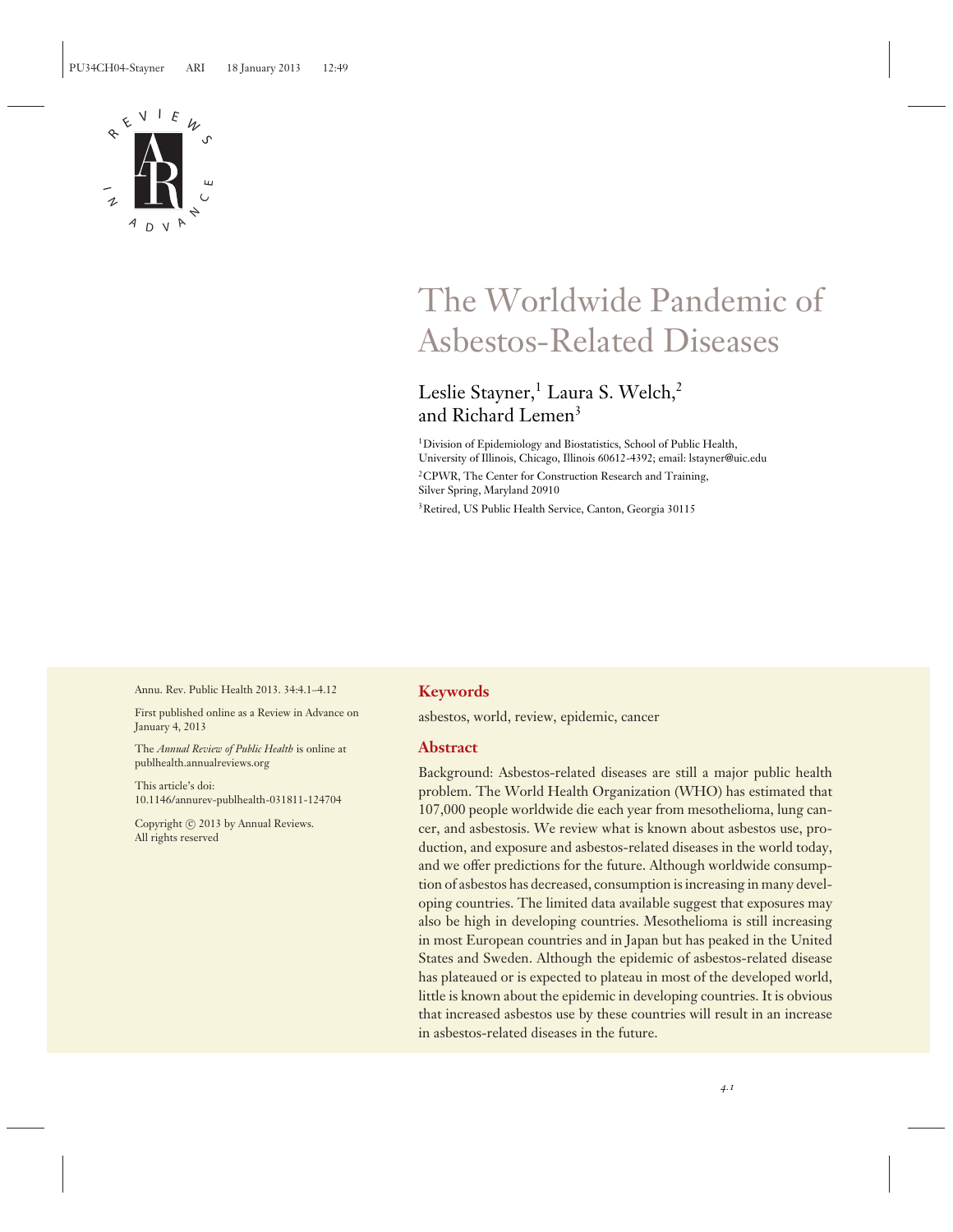on Cancer

## **INTRODUCTION**

**IARC:** International Agency for Research material was recognized by the Egyptians and mentioned by Pliny in Roman times, but large-scale production of asbestos began only in the late nineteenth century (36). Asbestos is a term that has been used to describe a group of six commercially available silicate minerals with fibers that are generally long, thin, and flexible when separated. Asbestos fibers are classified into two types: serpentine and amphiboles. Serpentine asbestos is curly, whereas amphibole fibers are straight. Chrysotile is the only serpentine form of asbestos. The amphibole fibers that have been marketed in the

past include crocidolite (riebeckite), amosite (cummingtonite-grunerite) and anthophyllite, tremolite asbestos, and actinolite asbestos. More than 90% of asbestos mined in the past century was chrysotile asbestos, and chrysotile presently accounts for more than 99% of production worldwide (41).

The usefulness of asbestos as an insulating

All forms of asbestos have been judged to be carcinogenic by the World Health Organization's International Program on Chemical Safety (22) and International Agency for Research on Cancer (19), and in the United States by the Environmental Protection Agency (12), the National Institute for Occupational Safety and Health (40), and the National Toxicology Program (42). The carcinogenicity of asbestos was reviewed most recently by a group of scientists at an International Agency for Research on Cancer (IARC) meeting in March 2009. The group concluded that all forms of asbestos (chrysotile, crocidolite, amosite, tremolite, actinolite, and anthophyllite) are associated with an increased risk of mesothelioma and lung, laryngeal, and ovarian cancers (21, 56).

It may seem peculiar to some readers that asbestos is the subject of this review, given that we have known about the hazards associated with asbestos use for many years. The first clinically recorded case of asbestos-induced lung disease, later known as asbestosis, was reported in London, in a 33-year-old man who worked in an asbestos textile plant for 14 years,

by a Charing Cross Hospital physician Dr. M. Murray in 1906 (39). Numerous deaths (∼50) were also reported in a French asbestos textile factory [Auribault 1906 cited in (54)]. Italian physicians reviewed the cases of 30 asbestos workers who had lung disease, seen in a Turin clinic, between 1894 and 1906 [Scarpa 1908 cited in (54)]. The name asbestosis was first applied in the medical literature to a case of lung fibrosis in a 33-year-old female asbestos textile worker published in 1927 (7). The first epidemiologic study of asbestos textile workers published on March 14, 1930, by Merewether & Price, both with the UK Government Home Office, established general causation between asbestos exposure and the lung disease asbestosis (37).

The first suspicion that asbestos exposure caused lung cancer came from Lynch & Smith (30) in the United States and Gloyne (13) in the United Kingdom, who reported three cases of lung cancer detected during autopsy studies of asbestos workers who had asbestosis. Sir Richard Doll published the first formal epidemiologic cohort study that demonstrated a large excess (11 observed versus 0.8 expected) of lung cancer among asbestos factory workers in Great Britain (10). The first persuasive report of a causal link between mesothelioma and asbestos was made in 1960 by Wagner, who identified 33 mesothelioma cases in individuals many of whom had either worked or lived in the vicinity of a South African crocidolite mine (64). A few years later, epidemiology studies confirmed mesothelioma's causal relationship to asbestos, first, with a study of a manufacturing plant in Ohio by Mancuso & Coulter (32) and, second, with a study of insulation workers by Selikoff and coworkers (53).

Sir Richard Doll in his landmark study in 1955 questioned, "Whether the specific industrial risk of lung cancer has yet been completely eliminated cannot be determined with certainty," owing to regulations that were instituted in 1931 (10). Studies since 1955 have demonstrated that the 1931 regulations did not eliminate the risk of cancer from asbestos, and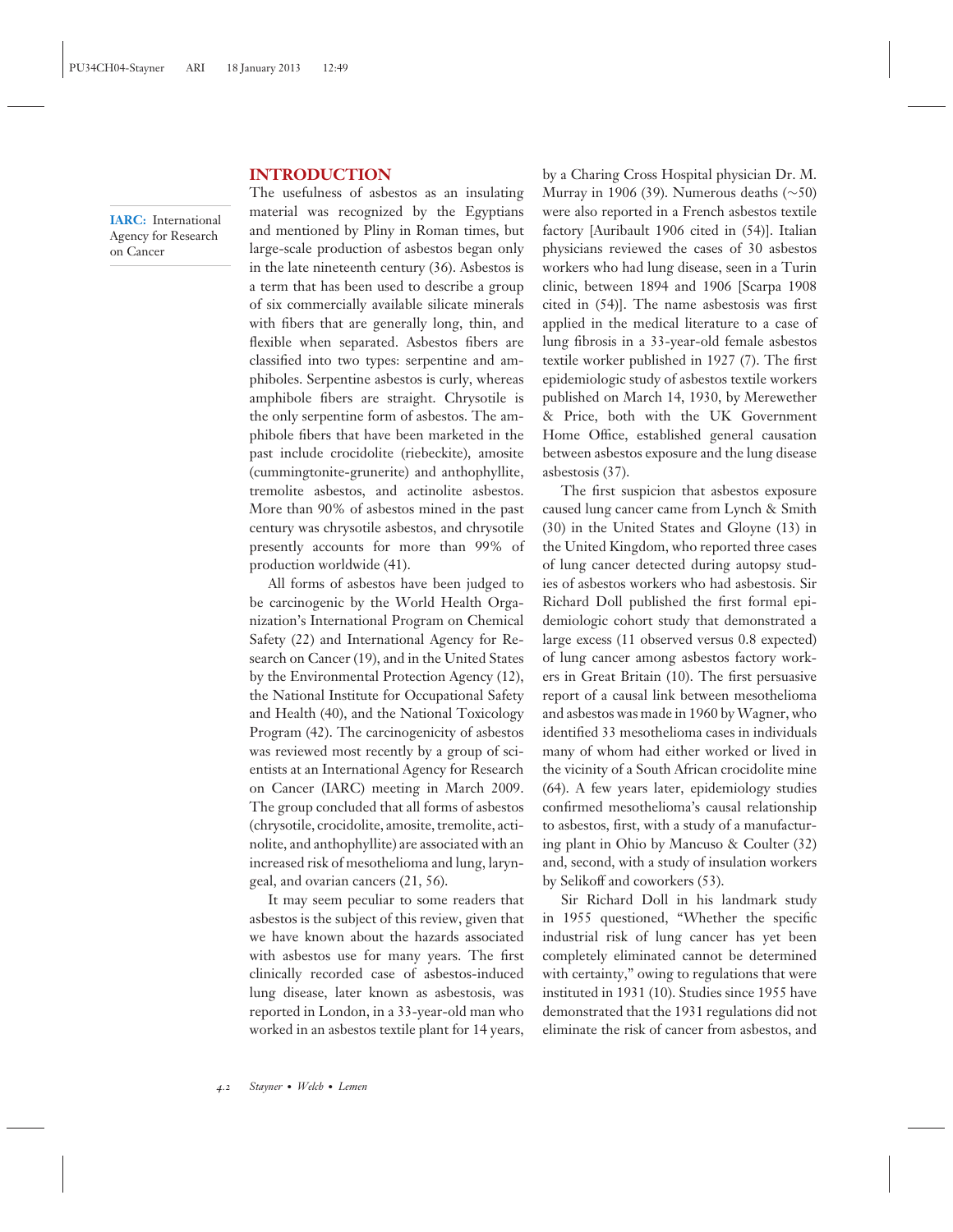unfortunately, despite subsequent changes in regulatory and other policies, asbestos-related diseases and exposures remain a major public health concern today. In fact, the burden of asbestos-related diseases is increasing in most areas of the world. The use of asbestos has now been banned in 55 countries worldwide, but these bans are mostly recent and have not yet had a measureable impact on the incidence of asbestos-related diseases. Because of its widespread past use, the epidemic of asbestos-related diseases is known to be nearly worldwide and thus may be described as we have here as a pandemic rather than just an epidemic. The World Health Organization (WHO) recently estimated that ∼107,000 people in the world die each year from asbestos-related diseases and those resulting from occupational exposures (68).

The primary objective of this article is to present a review of what we currently know about the worldwide pandemic of asbestosrelated diseases. To place this subject in its proper context, we start with a description of the current use, production, and potential exposures to asbestos. This discussion is followed by a review of what is known about the current incidence and mortality of asbestos-related diseases in the world. Finally, we consider what the future might hold for the global pandemic of asbestos-related diseases.

## **CURRENT USE AND PRODUCTION**

Worldwide consumption of asbestos has changed dramatically over the past century as illustrated in **Figure 1**. The consumption of asbestos greatly increased from the 1920s until its peak in the 1980s. Worldwide consumption rates continued to drop until the late 1990s when they stabilized at roughly 2 million metric tons per year, approximately half of what it was during the peak consumption in the 1980s. The most recent available data from 2010 indicate that worldwide consumption remains at about this level (R.L. Virta, USGS, personal communication, June 7, 2012). The drop in



#### **Figure 1**

Worldwide consumption of asbestos by region, 1920–2003. From Reference 63.

*www.annualreviews.org* • *Worldwide Pandemic of Asbestos Diseases 4.3*

**WHO:** World Health Organization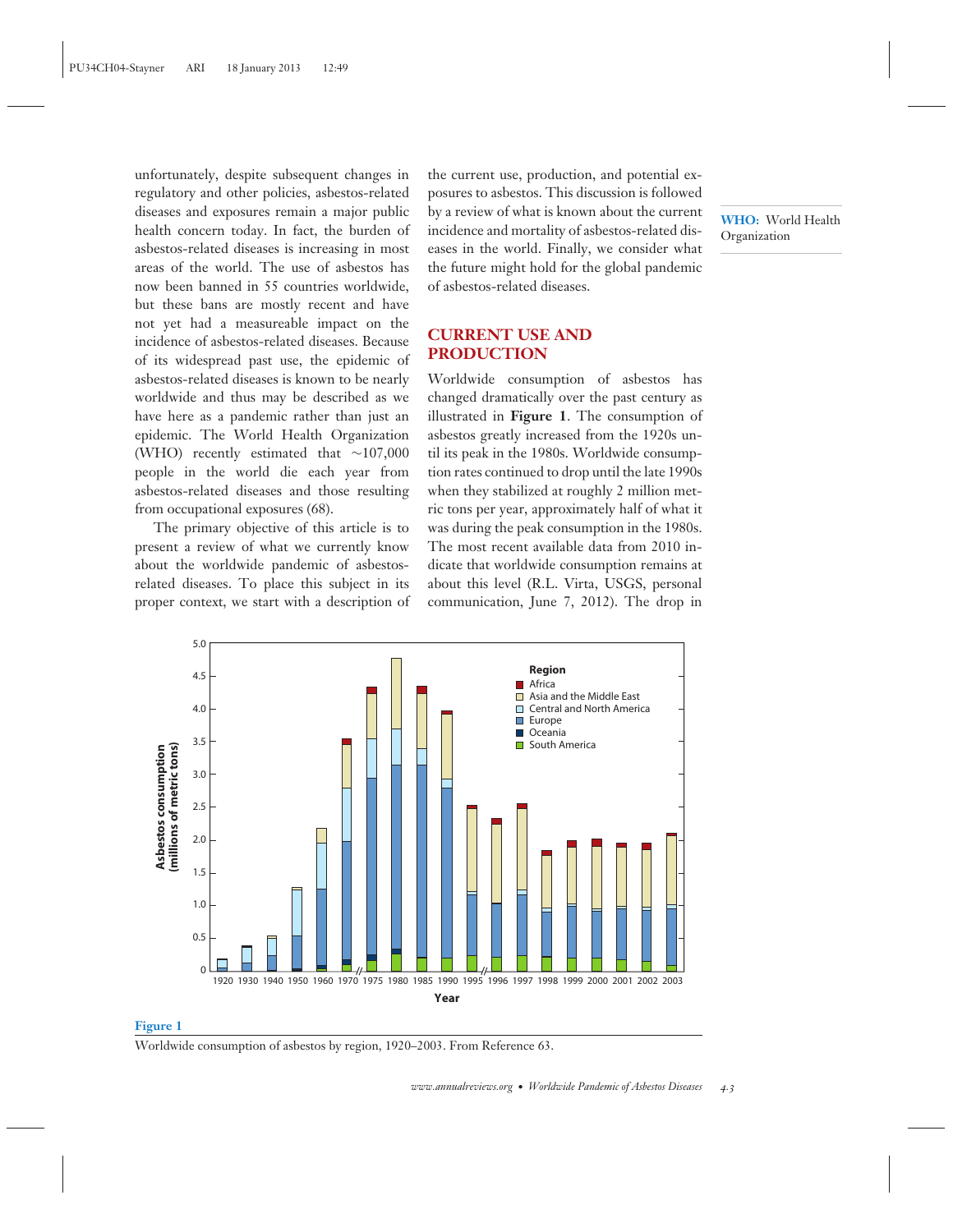

Worldwide consumption of asbestos by country, 1995–2003. From Reference 63.

consumption after the 1980s coincided with efforts in Western Europe and North America to limit asbestos use and, perhaps as importantly, with demonstrated liability of the manufacturers for cancers due to asbestos exposure.

However, during this same time period the consumption of asbestos by countries in Eastern Europe, South America, and Asia has increased. Asbestos consumption by country from 1995 to 2003 is presented in **Figure 2**. The leading consuming nations since 1995 have been Russia and China, but substantial amounts have also been consumed in Brazil, Thailand, Kazakhstan, India, Ukraine, and Iran. The upward trend that can be seen in India has continued and, according to the latest data from 2010, has reached approximately 420,000 metric tons, making India the second largest consumer after China (R.L. Virta, USGS, personal communication, June 7, 2012). Worldwide production of asbestos in 2011 by country is illustrated in **Figure 3**. Russia is currently the largest producer of asbestos in the world followed by China, Brazil, Kazakhstan,

and Canada. Total worldwide production in 2011 was ∼2,000,000 metric tons (62).

## **CURRENT POTENTIAL FOR EXPOSURE**

The WHO estimates that 125 million people globally are exposed to asbestos in the workplace (68). The use of asbestos has been virtually eliminated in most but not all developed countries. The European Union has completely banned the use of asbestos since 1999. Although the United States has not banned asbestos, the use of asbestos by industry has been reduced to trivial levels because of a combination of regulation and litigation. The United States imported only ∼800 metric tons in 2010 (R.L. Virta, USGS, personal communication, June 7, 2012). The US Occupational Safety and Health Administration (OSHA) has estimated that 1.3 million workers in general industry continue to be exposed to asbestos in the United States (41). Asbestos exposures in the United States and Western countries still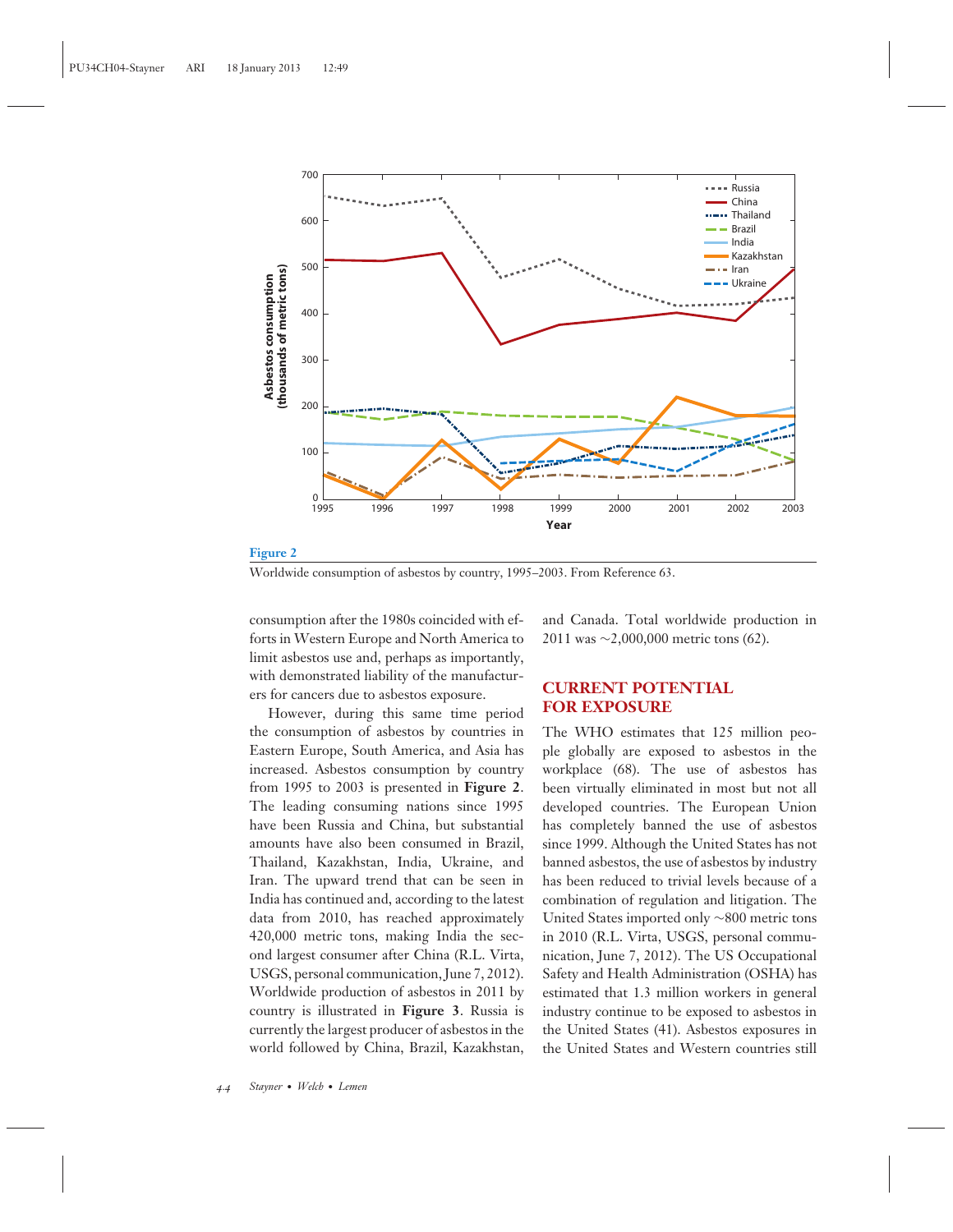

Worldwide production of asbestos in 2011 by country. From Reference 62.

occur from buildings containing asbestos. The most dramatic example is the destruction of the World Trade Centers on 9/11, which resulted in exposures to asbestos from the resulting dust cloud (29). Occupational exposures can occur in the maintenance and the abatement of asbestos in buildings (15). Community exposures also result from the contamination of the environment by past industrial production of materials containing asbestos. The most notable recent US example is in Libby, Montana, where significant rates of asbestos-related diseases have been observed among community residents who never worked in the vermiculite mining operations; the vermiculite ore was contaminated with as much as 25% amphibole asbestos. Asbestos-related disease has also been found in communities around industrial plants that produced vermiculite from the Libby ore (2, 57). An increase in mesothelioma has been documented in communities with asbestos mining in South Africa (48), Australia (14, 27), Italy (31) and Quebec (6). Finally, asbestos is a naturally occurring mineral, and excess mesotheliomas have been reported among residents living near deposits of asbestos in California (43), Greece (51), Turkey (4), Cyprus (34), Corsica (49), and Sicily (44).

Much less is known about the potential levels of asbestos exposures in developing countries, but the findings from a few published studies suggest that exposures may be high by today's standards. In India, Dave & Beckett (8) reported that in 1994 levels of 200–400 fibers/cubic centimeter (fb/cc) were found in asbestos mills (that subsequently have been reduced to 2 fb/cc in one of the mills), and as high as 100 fb/cc in textile facilities and 10 fb/cc in cement mills. By comparison, the current permissible exposure limit (PEL) in the United States and many western countries is 0.1 fb/cc and is 1.0 fb/cc in India.

Several epidemiologic studies in China have reported on asbestos exposure levels. Yano et al. (69) reported in an epidemiologic study of an asbestos mixed products company that average asbestos exposures in 1999 were 7.6 fb/cc (range 5.2–58) and 4.5 fb/cc (range 0.7–17.0) in the raw material and textile sections of the plant. Wang et al. recently reported average exposures of 29.0 fb/cc (range 2.9–63.8 fb/cc) in a Chinese chrysotile asbestos mine (65) and 2.3 fb/cc (range 1.5–3.6 fb/cc) in a separate study (66) in a textile factory. It is noteworthy that a large excess of lung cancer and nonmalignant respiratory diseases was also observed in these studies, supporting the likely presence of relatively high exposures in these industries in the past. One paper on a chrysotile mine in Russia reported low average concentrations of between 0.02 and 0.17 fb/cc with a maximum of 2.7 fb/cc (23). No data are available for

**fb/cc:** fibers per cubic centimeter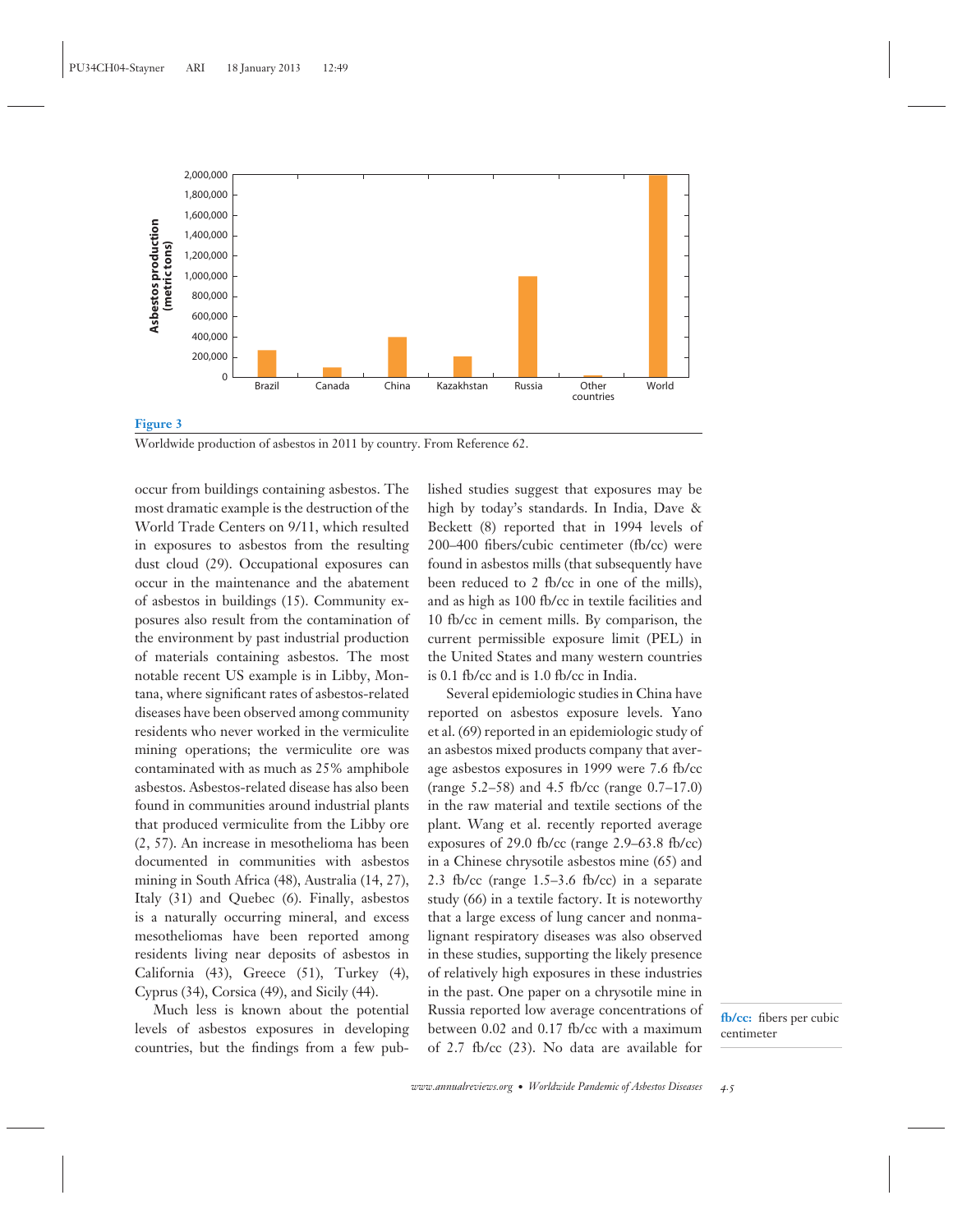other countries that produce or use asbestos in Asia, Africa, Eastern Europe, and Latin America.

Some recent efforts have aimed to limit the use of and the potential for exposure to asbestos in the developing world. In 2005, China banned all export and import of amphibole asbestos and, in 2011, banned all asbestos fiber types from use in siding and other wall construction products. Turkey and Thailand recently banned all uses of asbestos, and Taiwan has eliminated most uses of asbestos (24).

## **CURRENT WORLDWIDE INCIDENCE AND MORTALITY OF ASBESTOS-RELATED DISEASES**

The best data we have on the worldwide incidence and mortality from asbestos-related diseases are for mesothelioma. Driscoll et al. (11) estimated that 43,000 people worldwide die each year from mesothelioma. Pathologic diagnosis of mesothelioma can be difficult, and the disease may therefore be underreported in many countries. A specific International Classification of Diseases (ICD) code for

mesothelioma has been available only since the tenth revision (ICD10), which was first implemented in 1994. Many countries have not implemented ICD10 yet, and the accuracy of coding varies by countries.

Although the proportion of mesothelioma attributable to asbestos exposure varies, an attributable fraction of 80% is often cited (60). Only 19% of mesothelioma cases in the Australian registry had no known history, and of this "no known history" group, 81% had fiber counts >200,000 fibers/g dry lung, 30% with more than 106 fibers/g  $>2 \mu m$ , including " $\log$ " (>10  $\mu$ m) fibers, suggesting that nearly all cases had been exposed (27). For every one case of mesothelioma, we have observed several cases of lung cancer in epidemiologic studies of asbestos-exposed workers for all types of asbestos except crocidolite (35, 55). Thus it is appropriate to view mesothelioma incidence as a useful marker of asbestos-related diseases in general as well as a marker of what is generally a fatal disease.

A map of the distribution of agestandardized mesothelioma incidence rates for males by country for 1998–2002 is presented in **Figure 4**. The data for this map come from



#### **Figure 4**

Worldwide age standardized mesothelioma incidence rates (per 100,000) for males in 1998–2002. Data from Reference 20.

#### *4.6 Stayner* · *Welch* · *Lemen*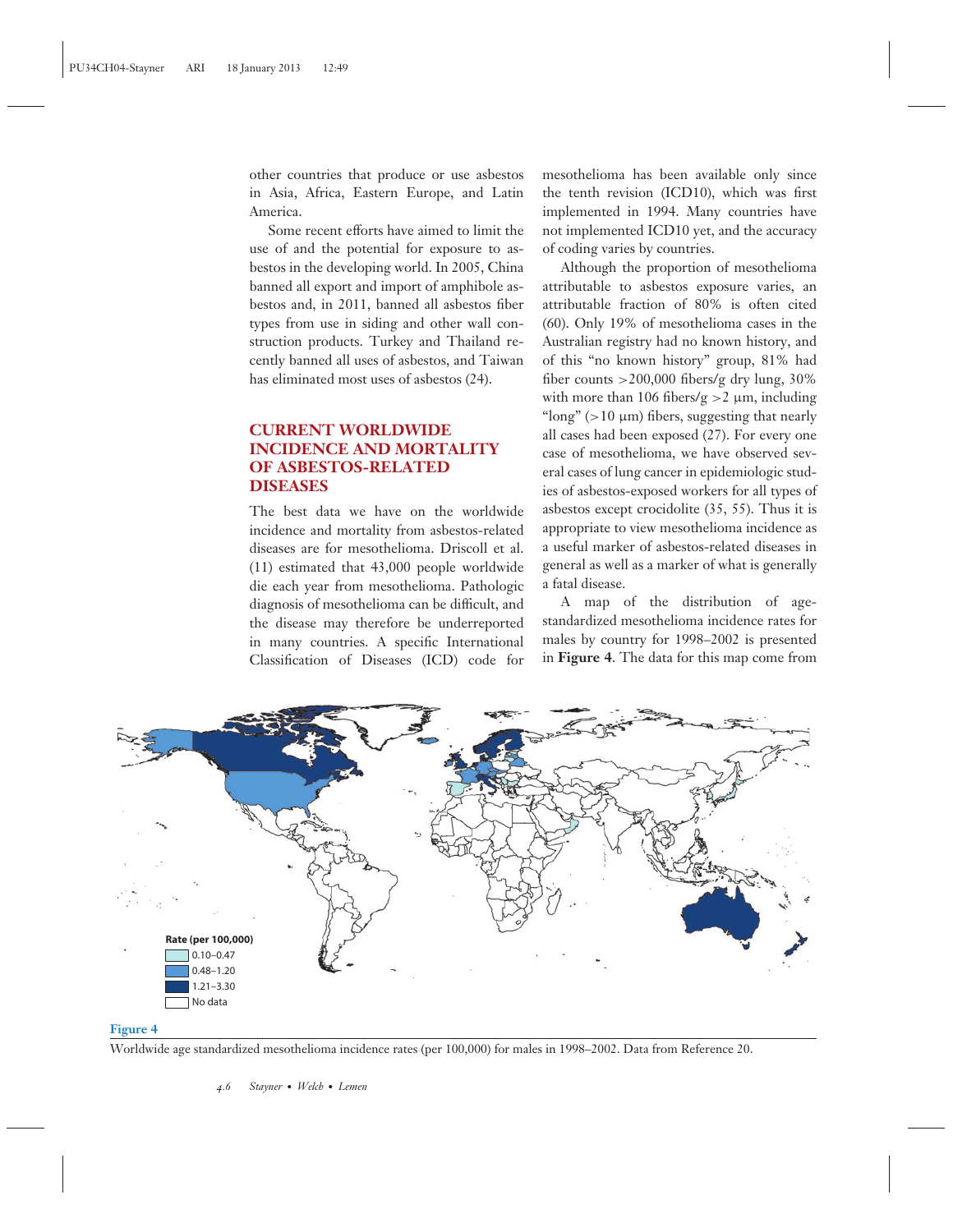a subset of data<sup>1</sup> in the IARC report, *Cancer in Five Continents* (20). As noted in another review (5), perhaps the most remarkable features of this map are the vast areas of the world for which we do not have any information on mesothelioma incidence. The rates also vary tremendously, spanning more than 3 orders of magnitude. The highest incidence of mesothelioma in the world was reported in the Italian Genoa Province (5.8 per 100,000). Other areas of the world reporting high rates include the West Cape of Australia (4.7 per 100,000), the Northern Yorkshire (4.2 per 100,000) area of the United Kingdom, Northern Ireland (4.0 per 100,000), and Scotland (3.6 per 100,000). Approximately 95% of the participating cancer registries have reported cases of mesothelioma to the IARC program.

Delgermaa et al. (9) recently presented an analysis of worldwide mesothelioma mortality data based on the WHO mortality database. A total of 92,253 mesothelioma deaths reported by 83 countries between 1994 and 2008 were included in the analysis. The worldwide age-adjusted rate for mesothelioma mortality was 4.9 per million. The United Kingdom was found to have the highest age-adjusted mortality rate (17.8 per million), followed by Australia (16.5 per million), and Italy (10.3 per million). Trend analyses were also conducted based on a subset of the data from countries  $(n = 46)$ reporting at least 5 years of data. Age-adjusted mesothelioma mortality was found to be increasing ∼5% per year, and it more than doubled over the 15-year study time period. Analysis of trends in different continents revealed a significant annual increase in Asia (3.7%) and in Europe (3.4%). Analysis by country revealed a significant annual increase in Japan (3.5%) and a decrease in the United States (0.8%). On the basis of their findings, the authors suggest, "The different time trends observed between the countries may be an early indication that

the disease burden is slowly shifting toward those that have used asbestos more recently" (p. 716).

The data sets on trends in mortality and incidence of mesothelioma discussed above are missing data from many underdeveloped countries, some of which are currently heavy users and/or producers of asbestos. Upperincome countries contributed more than 88% of all the mesothelioma cases to the WHO mortality database. An increasing trend from 1980 to 2003 in mesothelioma mortality has been reported in Brazil (46), which is the third largest producer and a major consumer of chrysotile asbestos (**Figures 2** and **3**). An increasing trend in mortality from mesothelioma has also been reported in Mexico between 1979 and 2000 (1). Takahashi & Karjalainen (59) have reported an annual rate of ∼45 cases of mesothelioma in South Korea and 2 deaths per year in Singapore. No data are available for Russia, Kazakhstan, China, India, or Thailand, which, as discussed above, have used substantial amounts of asbestos in recent years.

Asbestosis and pleural plaques are also common findings among asbestos workers. Both of these outcomes could be considered "sentinel" events of asbestos exposure that are useful to observe asbestos-related diseases (50). In the United States, asbestosis mortality peaked in 2000 at 1,493 deaths and declined slightly to 1,470 deaths in 2004 (50). A study of asbestos miners and millers in India reported that the overall prevalence of asbestosis was 11.5% (8). Cases of asbestosis have also been reported from compensation systems in China, Indonesia, Japan, Korea, Malaysia, Philippines, Singapore, and Thailand (59).

## **THE FUTURE OF THE ASBESTOS PANDEMIC**

Peto et al. (47) published the first attempt to develop predictions of the future direction of the mesothelioma epidemic in Great Britain. On the basis of their analyses of age and birth cohort rates for mesothelioma, they projected that the peak of the mesothelioma epidemic would

<sup>&</sup>lt;sup>1</sup>The data include only cancer registries that have at least 15 years of data and that agreed to allow their data to be published annually.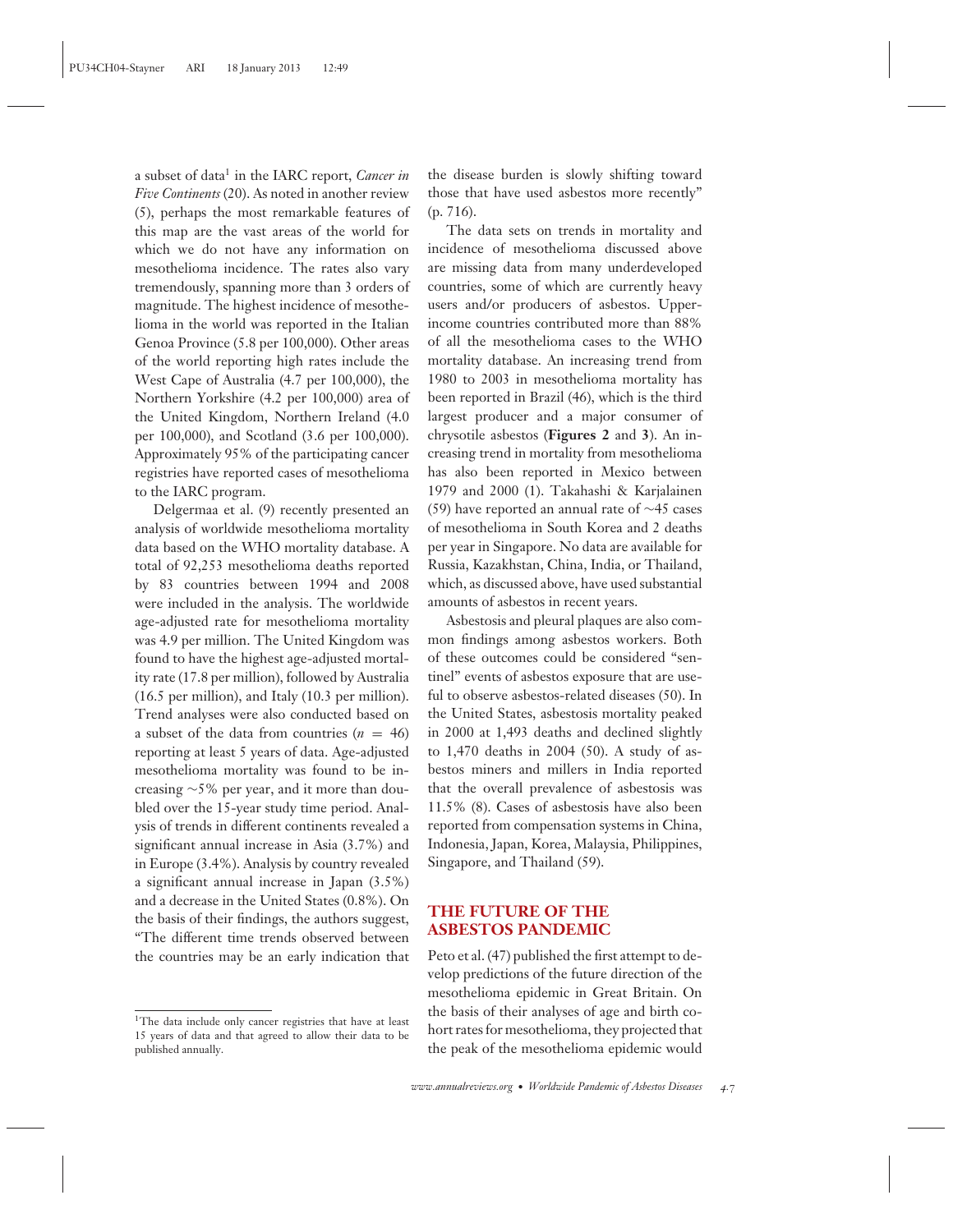reach 2,700–3,300 deaths in the year 2020. Using a dosimetric model and Bayesian methods, the Health Safety Executive (HSE) of Great Britain has more recently predicted that the epidemic in Great Britain will peak in 2016 at 2,038 cases (16). Similar efforts have been made to predict the future course of the mesothelioma epidemic in several other European countries, including Denmark (25), France (3, 18), the Netherlands (52), and Italy (33). These analyses have all indicated that the mesothelioma epidemic will not peak for a few more years. For Europe as a whole, La Vecchia et al. (26) predicted that the peak will occur sometime between 2010 and 2020. One exception is Sweden, where mesothelioma rates peaked in 1995 (17). This earlier peak reflects the fact that, in 1976, Sweden became the first country in Europe to place a nearly total ban on asbestos use. Mesothelioma mortality rates have, in fact, begun to decline in the United States (9), which is most likely due to the significant reduction in asbestos use in the United States during the 1970s. Leigh & Driscoll (27) predict that mesothelioma rates in Australia have also peaked.

In contrast with Europe, the United States, and Australia, mesothelioma rates in Japan have been rising and are predicted to peak only sometime between 2030 and 2039 (38). Japan began to use asbestos in significant quantities after World War II, and heavy consumption of asbestos continued until 1990 and ended in 2003 with a ban.

Predicting the future course of the asbestos epidemic in developing countries is severely hampered by the paucity of data on exposures and disease occurrence from these areas of the world. A strong correlation between asbestosrelated diseases and past national consumption of asbestos has been reported in several publications (28, 45, 58, 61). Most recently, Lin published an ecologic analysis of mesothelioma and asbestosis mortality data for 2000–2004 from the WHO and the mean per capita consumption of asbestos in 1960–1969 (28). Historical use of asbestos was found to be a strong predictor ( $\mathbb{R}^2 = 0.74$ ,  $p < 0.0001$ ) of mesothelioma mortality in both sexes and of asbestosis  $(R^2 = 0.79, p < 0.0001)$  among males in regression models of the log of the agestandardized mortality rates weighted by population size. It would be hazardous to use these models to predict the future epidemic in developing countries such as India that have recently increased their asbestos consumption. The models are based on ecologic analyses, which may be biased by individual population characteristics. In addition, the models do not account for changes in the type of asbestos consumed, which is currently nearly exclusively chrysotile. Nonetheless, these analyses clearly indicate that increased asbestos use will result in an increase in asbestos-related diseases in the future.

#### **DISCUSSION**

The pandemic of asbestos-related diseases shows some signs of abating in the developed world, whereas the pandemic is increasing in the developing world. One hopeful sign is that worldwide production and use of asbestos have declined, although by only about one-half of the peak in the late 1970s. The decline is clearly attributable to a cessation of use mostly by developed countries. The use of asbestos has currently been banned in 55 countries (24). Some other countries, such as the United States, have not banned asbestos but have greatly reduced their consumption owing to legal liability concerns. Unfortunately, asbestos consumption is increasing in other parts of the world such as India and much of Asia.

Exposures in the developed world have been greatly reduced or eliminated in industrial operations, but exposures do still occur from asbestos remaining in existing buildings, from old industrial sites and from naturally occurring asbestos. Little is known about the level of asbestos exposures in developing countries, but what has been reported suggests that the levels may be quite high in India and China. The mere fact that asbestos exposure does not seem to be monitored, or at least is not being reported, in many of the countries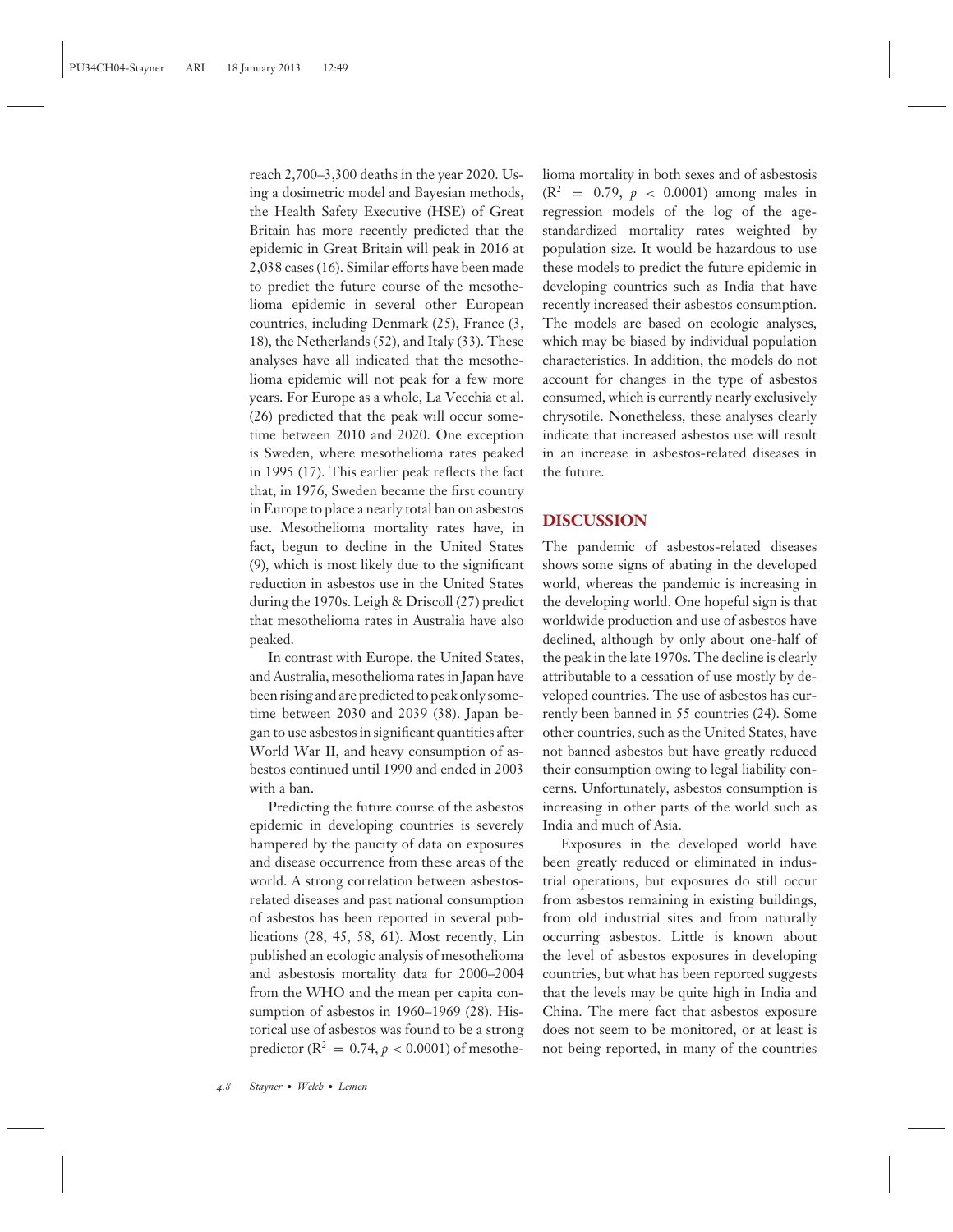that are currently producing or using asbestos is worrying. It suggests that these countries do not have the technology and expertise to cope with these very hazardous materials.

The prognosis for the world pandemic of asbestos disease is very different for the developed and developing economies of the world. The incidence of mesothelioma and other asbestosrelated diseases has begun to decline in Sweden (17), Australia (27), and the United States (9) and is projected to decline in most of Europe within the next decade. These declines reflect dramatic changes in asbestos consumption by these countries owing either to regulatory policies to prohibit asbestos use (i.e., Sweden) or to liability concerns (i.e., the United States) that have occurred over the past 40 years. Very few data are available on which to base predictions for the developing world. However, it is quite obvious that the current rise in consumption and the likely poor control of asbestos exposures will translate to a rise in the rates of asbestos-related diseases in these nations in the future.

What can be done to stop the asbestos pandemic from spreading? In 2006, the WHO published a statement that "the most efficient way to eliminate asbestos-related diseases is to stop using all types of asbestos" (68, p. 1). Although this is a very useful statement, it may not go far enough. Eliminating asbestos use is not just the most efficient way to prevent asbestos-related diseases; based on our experience, it is, indeed, the only way to prevent disease. As is evident from the history of asbestos use and control described here, the risks of exposure to asbestos cannot be adequately controlled by technology or by regulation of work practices. Even the best workplace controls cannot prevent exposure to asbestos products once they are in use or when they join the waste stream. Safer substitutes for asbestos exist and are feasible for use in developing countries (67). In recent years, some countries using asbestos, such as China, have begun to control its use, and we can only hope that this trend continues worldwide.

Eliminating the scourge of asbestos-related diseases will also require continued vigilance and control of exposures from asbestos that is still in buildings or is naturally occurring and from former mining and industrial sites. Unfortunately, even if a total worldwide ban were instituted today we would still be faced with this legacy and this epidemic 20–40 years from now because of current and past use. Meanwhile societies need to do everything possible, including a ban on usage, to reduce exposures and to offer care to the unfortunate victims of asbestosrelated diseases.

#### **DISCLOSURE STATEMENT**

The authors have served as consultants and expert witnesses for individuals with asbestos-related diseases in asbestos litigation and bankruptcy cases.

#### **ACKNOWLEDGMENTS**

The authors thank Kirsten Almberg for her help with producing the map of mesothelioma incidence and Jacque Ferlay from the IARC for providing assistance in accessing the mesothelioma data for the maps.

#### **LITERATURE CITED**

1. Aguilar-Madrid G, Juárez-Pérez CA, Markowitz S, Hernández-Avila M, Sanchez Roman FR, Vázquez Grameix JH. 2003. Globalization and the transfer of hazardous industry: asbestos in Mexico, 1979–2000. *Int. J. Occup. Environ. Health* 9(3):272–79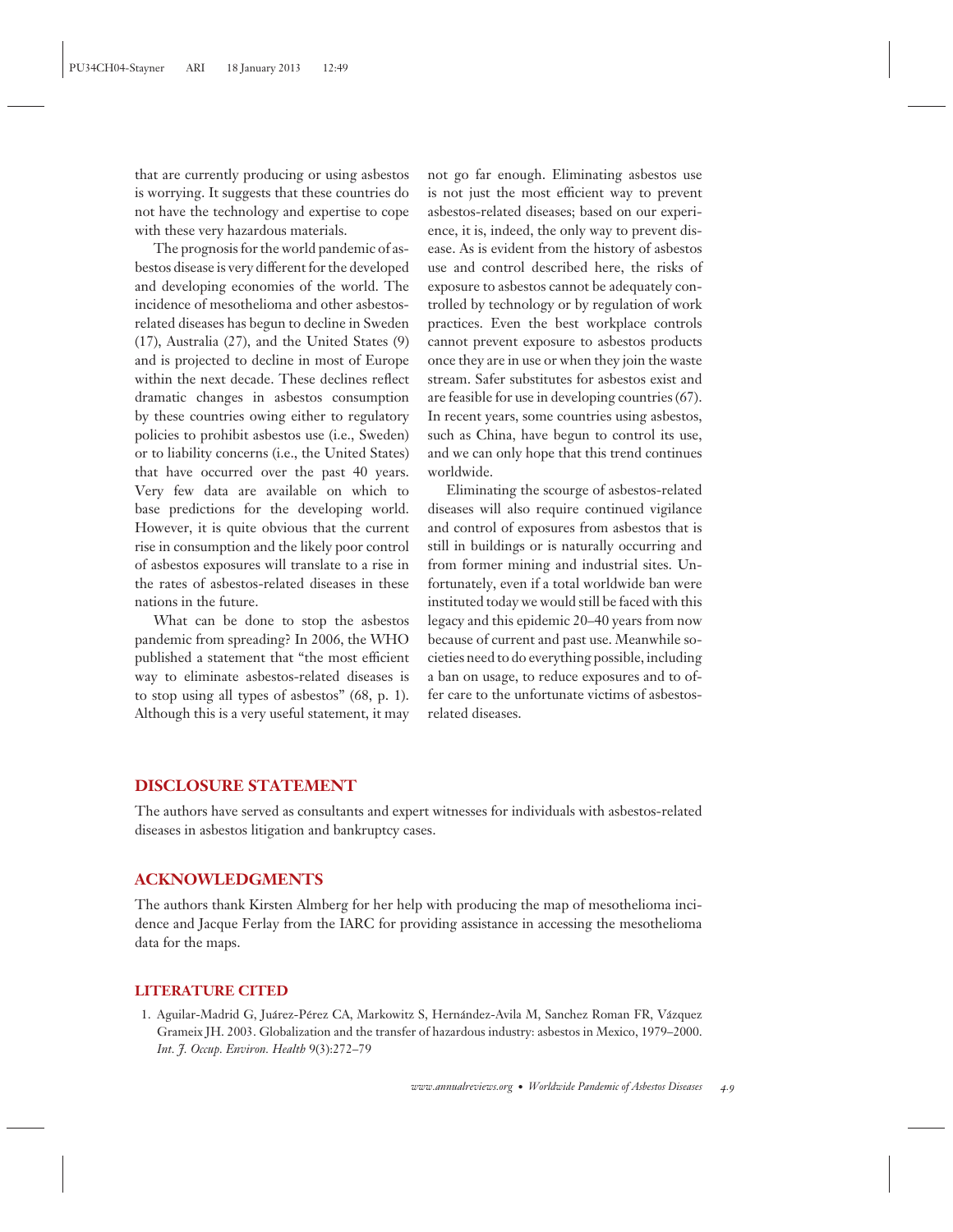- 2. Alexander BH, Raleigh KK, Johnson J, Mandel JH, Adgate JL, et al. 2012. Radiographic evidence of nonoccupational asbestos exposure from processing Libby vermiculite in Minneapolis, Minnesota. *Environ. Health Perspect.* 120(1):44–49
- 3. Banaei A, Auvert B, Goldberg M, Gueguen A, Luce D, Goldberg S. 2000. Future trends in mortality of French men from mesothelioma. *Occup. Environ. Med.* 57(7):488–94
- 4. Baris YI, Bilir N, Artvilni M, Sahin AA, Kalyoncu F, Sebastien P. 1988. An epidemiological study in an Anatolian village environmentally exposed to tremolite asbestos. *Br. J. Ind. Med.* 45:838–40
- 5. Bianchi C, Bianchi T. 2007. Malignant mesothelioma: global incidence and relationship with asbestos. *Ind. Health* 45(3):379–87
- 6. Camus M, Siemiatycki J, Meek B. 1998. Non-occupational exposure to chrysotile asbestos and the risk of lung cancer. *N. Engl. J. Med.* 338(22):1565–71
- 7. Cooke WE. 1924. Fibrosis of the lungs due to the inhalation of asbestos dust. *Br. Med. J.* 2(3317):140–2, 147
- 8. Cooke WE. 1927. Pulmonary asbestosis. *Br. Med. J.* 2:1024–25
- 9. Delgermaa V, Takahashi K, Park E-K, Le GV, Hara T, Sorahan T. 2011. Global mesothelioma deaths reported to the World Health Organization between 1994 and 2008. *Bull. World Health Organ.* 89:716– 24C
- 10. Doll R. 1955. Mortality from lung cancer in asbestos workers. *Br. J. Ind. Med.* 12(2):81–86
- 11. Driscoll T, Nelson DI, Steenland K, Leigh J, Concha-Barrientos M, et al. 2005. The global burden of disease due to occupational carcinogens. *Am. J. Ind. Med.* 48:419–31
- 12. Environ. Prot. Agency (EPA). 1986. *Airborne Asbestos Health Assessment Update*. EPA/600/8-84/003F. Washington, DC: US EPA, Off. Health Environ. Assess.
- 13. Gloyne SR. 1935. Two cases of squamous carcinoma of the lung occurring in asbestosis. *Tubercle* 17:5–10
- 14. Hansen J, de Klerk NH,Musk AW, HobbsMS. 1998. Environmental exposure to crocidolite and mesothelioma: exposure-response relationships. *Am. J. Respir. Crit. Care Med.* 157(1):69–75
- 15. Health Effects Inst.-Asbestos Res. (HEI-AR). 1991. *Asbestos in Public and Commercial Buildings: A Literature Review and Synthesis of Current Knowledge*. Cambridge, MA: HEI-AR
- 16. Health Safety Executive (HSE). 2009. *Projection of Mesothelioma Mortality in Great Britain.* Derbyshire, UK: HSE. **<http://www.hse.gov.uk/research/rrpdf/rr728.pdf>**
- 17. Hemminki K, Li X. 2003. Time trends and occupational risk factors for pleural mesothelioma in Sweden. *J. Occup. Environ. Med.* 45(4):456–61
- 18. Ilg AG, Bignon J, Valleron AJ. 1998. Estimation of the past and future burden of mortality from mesothelioma in France. *Occup. Environ. Med.* 55(11):760–65
- 19. Int. Agency Res. Cancer (IARC). 1977. *Asbestos*, Vol. 14. Lyon, Fr.: IARC
- 20. Int. Agency Res. Cancer (IARC). 2007. *Cancer Incidence in Five Continents:* Vol. IX, ed. MP Curado, B Edwards, HR Shin, H Storm, J Ferlay, et al. IARC Sci. Publ. No. 160. Lyon, Fr.: IARC
- 21. Int. Agency Res. Cancer (IARC). 2012. *A Review of Human Carcinogens: Arsenic, Metals, Fibres, and Dusts.* IARC Monogr. Eval. Carcinog. Risks Hum., Vol. 100C. Geneva, Switz.: WHO
- 22. Int. Programme Chem. Saf. (IPCS). 1988. *Chrysotile*. Geneva: WHO
- 23. Kashansky SV, Domnin SG, Kochelayev VA, Monakhov DD, Kogan FM. 2001. Retrospective view of airborne dust levels in workplace of a chrysotile mine in Ural, Russia. *Ind. Health* 39(2):51–56
- 24. Kazan-Allen L. 2012. *Current Asbestos Bans and Restrictions*. London: Int. Ban Asbestos Secr. (IBAS). **[http://www.ibasecretariat.org/alpha\\_ban\\_list.php](http://www.ibasecretariat.org/alpha_ban_list.php)**
- 25. Kjaergaard J, Andersson M. 2000. Incidence rates of malignant mesothelioma in Denmark and predicted future number of cases among men. *Scand. J. Work Environ. Health* 26:112–17
- 26. La Vecchia C, Decarli A, Peto J, Levi F, Tomei F, Negri E. 2000. An age, period and cohort analysis of pleural cancer mortality in Europe. *Eur. J. Cancer Prev.* 9(3):179–84
- 27. Leigh J, Driscoll T. 2003. Malignant mesothelioma in Australia, 1945–2002. *Int. J. Occup. Environ. Health* 9:206–17
- 28. Lin RT, Takahashi K, Karjalainen A, Hoshuyama T, Wilson D, et al. 2007. Ecological association between asbestos-related diseases and historical asbestos consumption: an international analysis. *Lancet* 369(9564):844–49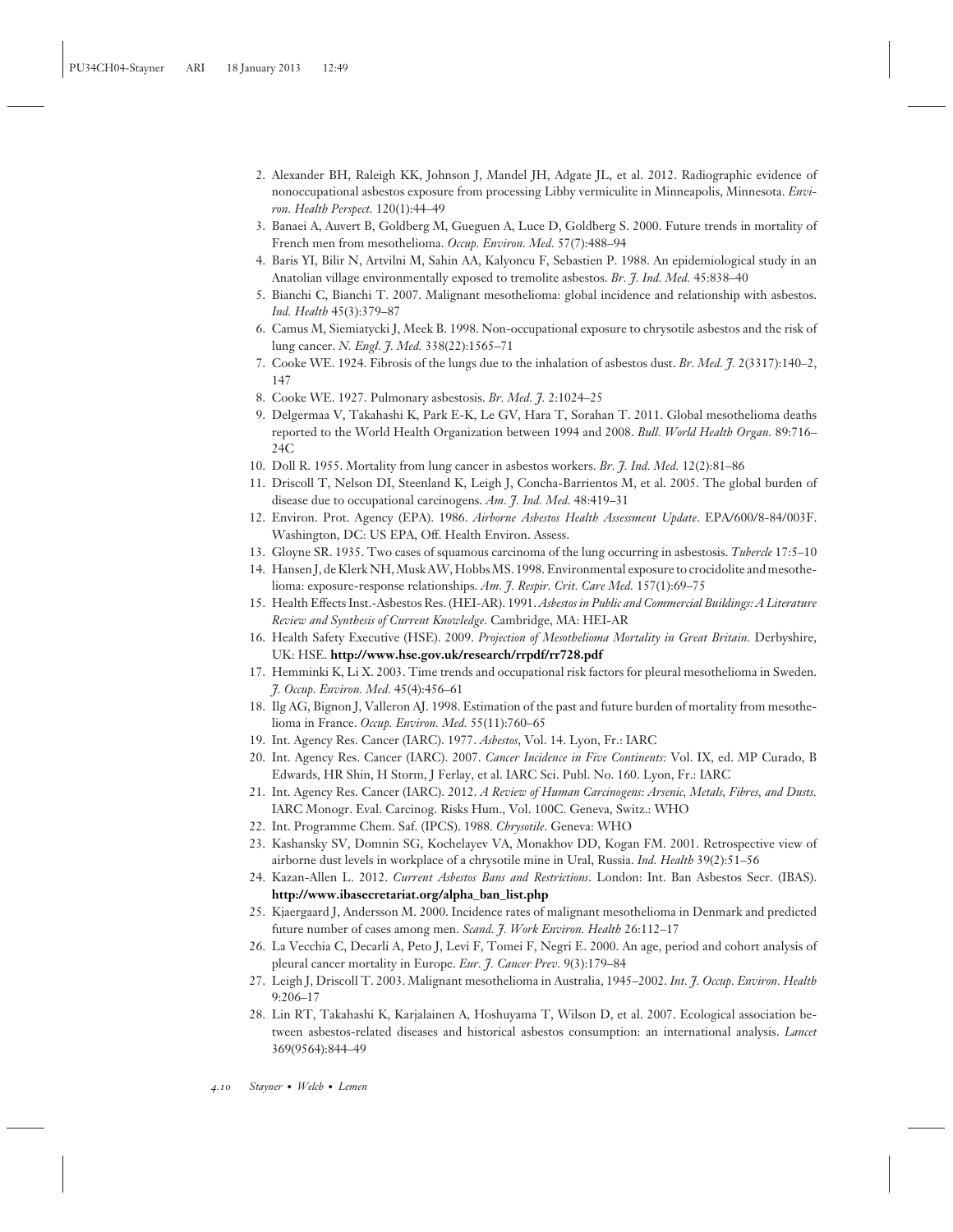- 29. Lorber M, Gibb H, Grant L, Pinto J, Pleil J, Cleverly D. 2007. Assessment of inhalation exposures and potential health risks to the general population that resulted from the collapse of the World Trade Center towers. *Risk Anal.* 27(5):1203–21
- 30. Lynch KM, Smith WA. 1935. Pulmonary asbestosis III. Carcinoma of lung in asbesto-silicosis. *Am. J. Cancer* 14:56
- 31. Magnani C, Terracini B, Ivaldi C, Botta M, Mancini A, Andrion A. 1995. Pleural malignant mesothelioma and non-occupational exposure to asbestos in Casale Monferrato, Italy. *Occup. Environ. Med.* 52:362–67
- 32. Mancuso TF, Coulter EJ. 1963. Methodology in industrial health studies. The cohort approach, with special reference to an asbestos company. *Arch. Environ. Health* 6:210–26
- 33. Marinaccio A, Montanaro F, Mastrantonio M, Uccelli R, Altavista P, et al. 2005. Predictions of mortality from pleural mesothelioma in Italy: a model based on asbestos consumption figures supports results from age-period cohort models. *Int. J. Cancer* 115:142–47
- 34. McConnochie K, Simonato L, Mavrides P, Christofides P, Pooley FD, Wagner JC. 1987. Mesothelioma in Cyprus: the role of tremolite. *Thorax* 42(5):342–47
- 35. Henderson DW, Rodelsperger K, Woitowitz HJ, Leigh J. 2004. After Helsinki: a multidisciplinary review ¨ of the relationship between asbestos exposure and lung cancer, with emphasis on studies published during 1997–2004. *Pathology* 36(6):517–50
- 36. McDonald JC, McDonald AD. 1996. The epidemiology of mesothelioma in historical context. *Eur. Respir. J.* 9(9):1932–42
- 37. Merewether ERA, Price CW. 1930. *Report on the Effects of Asbestos Dust on the Lungs and Dust Suppression in the Asbestos Industry.* London: HMSO
- 38. Murayama T, Takahashi K, Natori Y, Kurumatani N. 2006. Estimation of future mortality from pleural malignant mesothelioma in Japan based on an age-cohort model. *Am. J. Ind. Med.* 49(1):1–7
- 39. Murray HW. 1907. Statement before the committee in the minutes of evidence. In *Report of the Departmental Committee on Compensation for Industrial Disease*, pp. 127–28. London: HMSO
- 40. Natl. Inst. Occup. Saf. Health (NIOSH). 1972. Criteria for a recommended standard: occupational exposure to asbestos. *NIOSH Publ. No.* 72-10267, US Dep. Health, Educ. Welf., Atlanta, Ga.
- 41. Natl. Inst. Occup. Saf. Health (NIOSH). 2011. Asbestos fibers and other elongate mineral particles: state of the science and roadmap for research. *Curr. Intell. Bull. 62. DHHS (NIOSH) Publ. No.2011-159.* NIOSH, Atlanta, Ga.
- 42. Natl. Toxicol. Progr. (NTP). 2011. *Report on Carcinogens: Asbestos*. CAS No. 1332-21-4. Washington, DC: US Dep. Health Hum. Serv., Public Health Serv., NTP. 12th ed. **[http://ntp.niehs.nih.gov/](http://ntp.niehs.nih.gov/ntp/roc/twelfth/profiles/Asbestos.pdf) [ntp/roc/twelfth/profiles/Asbestos.pdf](http://ntp.niehs.nih.gov/ntp/roc/twelfth/profiles/Asbestos.pdf)**
- 43. Pan XL, Day HW,WangW, Beckett LA, SchenkerMB. 2005. Residential proximity to naturally occurring asbestos and mesothelioma risk in California. *Am. J. Respir. Crit. Care Med.* 172(8):1019–25
- 44. Paoletti L, Batisti D, Bruno C, Di Paola M, Gianfagna A, et al. 2000. Unusually high incidence of malignant pleural mesothelioma in a town of eastern Sicily: an epidemiological and environmental study. *Arch. Environ. Health* 55(6):392–98
- 45. Park EK, Takahashi K, Hoshuyama T, Cheng TJ, Delgermaa V, et al. 2011. Global magnitude of reported and unreported mesothelioma. *Environ. Health Perspect.* 119:514–18
- 46. Pedra F, Tambellini AT, Pereira BB, da Costa AC, de Castro HA. 2008. Mesothelioma mortality in Brazil, 1980–2003. *Int. J. Occup. Environ. Health* 14(3):170–75
- 47. Peto J, Matthews F, Hodgson J, Jones J. 1995. Continuing increase in mesothelioma mortality in Britain. *Lancet* 345:535–39
- 48. Rees D, Myers JE, Goodman K, Fourie E, Blignaut C, et al. 1999. Case-control study of mesothelioma in South Africa. *Am. J. Ind. Med.* 35:213–22
- 49. Rey F, Viallat JR, Boutin C, Farisse P, Billon-Galland MA, et al. 1993. Environmental mesotheliomas in northeast Corsica. *Rev. Mal. Respir.* 10(4):339–45
- 50. Rutstein DD, Mullan RJ, Frazier TM, Halperin WE, Melius JM, Sestito JP. 1983. Sentinel health events (occupational): a basis for physician recognition and public health surveillance. *Am. J. Public Health* 73(9):1054–62